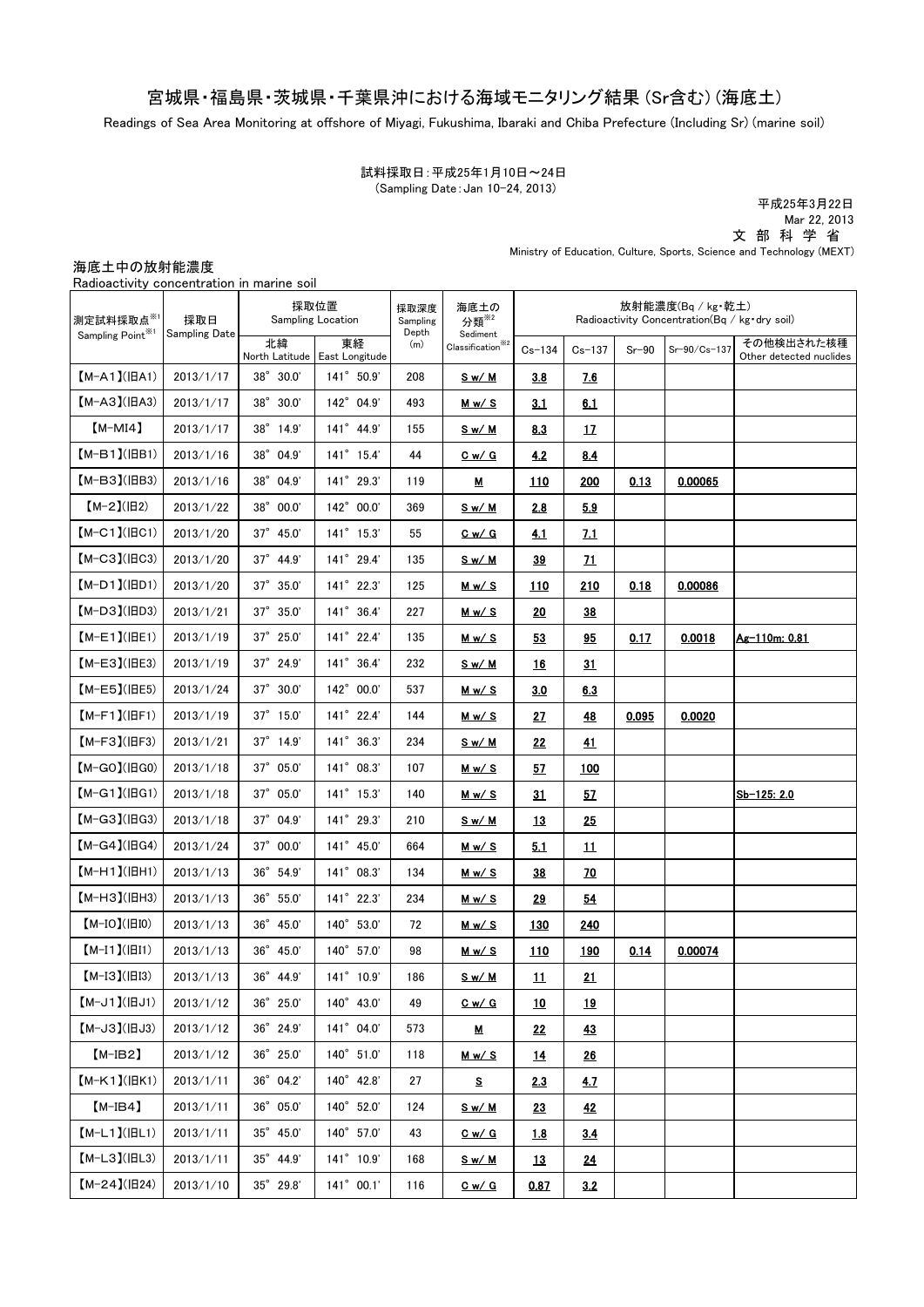- ※1 【 】内の番号は、図の測点番号に対応。
- ※1 The character enclosed in parentheses indicates Sampling Point in figure.
- ※2 C w/ G : 礫混じり粗砂 Coarse sand with Granule
	- ・・・<br>・中細砂 Midiam /fine sand
	- S w/ M : 泥混じり中細砂 Medium /fine sand with mud
	- M w/ S : 中細砂混じり泥 Mud with medium /fine sand
	- M : 泥 Mud
- \* 文部科学省の委託事業により、(公財)海洋生物環境研究所が採取した試料を(独)日本原子力研究開発機構が分析。
- \* The samples were collected by Marine Ecology Research Institute (MERI) and analyzed by Japan Atomic Energy Agency (JAEA)
- on the project commissioned by Ministry of Education, Culture, Sports, Science and Technology (MEXT).
- \* 太字下線データが今回追加分。
- \* Boldface and underlined readings are new.

(参考)

- ・平成20-22年度「海洋環境放射能総合評価事業」の核燃料サイクル施設沖合海域(青森県・岩手県沖合海域)の海底土の環境放射能調査の結果:
- Cs-137:0.36~4.2Bq/kg・乾土
- Sr-90:<0.51Bq/kg・乾土

(Reference)

- ・The results of the environmental radioactivity measurement in the marine soil in the sea area of Nuclear Fuel Cycle Facility
- at offshore of Aomori and Iwate Prefecture shown in the report "Oceanic Environmental Radioactivity Synthesis Evaluation Business " FY 2008-2010 : Cs-137:0.36~4.2Bq/kg・dry soil

Sr-90:<0.51Bq/kg・dry soil